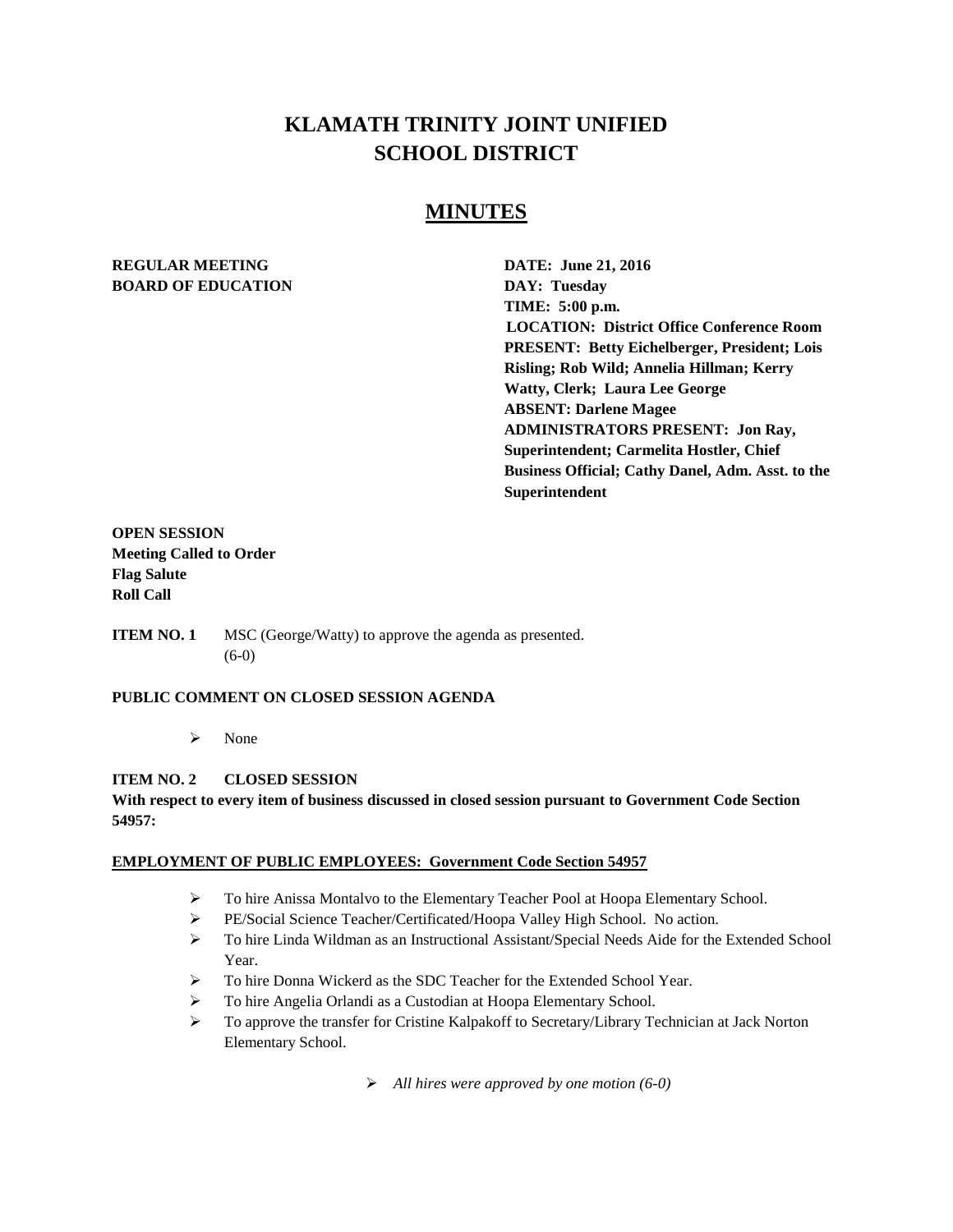MIN 6/21/16 Page 2

> **Discipline, dismissal, release, non-re-election, acceptance of the resignation of, or other action which otherwise affects the employment status of a public employee (G.C. Sec.54957)**

*MSC to approve the settlement agreement for position #2COMPTECH5 (6-0)*

GOVERNMENT CODE SECITON 54956.9 Conference with Legal Counsel – Anticipated Litigation: Under Government Code sections 54956.9(d)(2), the Klamath Trinity Joint Unified Board of Trustees hereby provides public notice that it may meet in Closed Session to decide whether there is significant exposure to litigation, and to consider and act in connection with matters for which there is a significant exposure to litigation. Under Government Code sections 54956.9, the Klamath Trinity Joint Unified Board of Trustees hereby provides public notice that it may meet in Closed Session to decide to initiate litigation and to consider and act in connection with litigation it has decided to initiate Conference with Legal Counsel – Anticipated Litigation: Significant exposure to Litigation.

GOVERNMENT CODE SECTIONS 6549.1(d) AND 54957.6 CONFERENCE WITH LABOR NEGOTIATOR Agency Negotiator: Jon Ray, Superintendent, Employee Organizations: Klamath Trinity Teachers Association (KTTA); California School Employees Association, Chapter 347 (CSEA); Unrepresented Employees. CONFERENCE WITH DISTRICT NEGOTIATOR:

#### **RETURN TO OPEN SESSION** 6:35 p.m.

## **ITEM NO. 3 ANNOUNCEMENT OF ACTIONS TAKEN IN CLOSED SESSION WHICH ARE REQUIRED TO BE ANNOUNCED**

## **ITEM NO. 4 PUBLIC COMMENT AND COMMUNICATION ON NON-AGENDAT ITEMS: TO INCLUDE INDIAN POLICIES AND PROCEDURES**

 $\triangleright$  None

## **ITEM NO. 5 CONSENT AGENDA**

MSC (Watty/Wild) to approve the consent agenda. (6-0)

#### **5.1 MINUTES OF PREVIOUS MEETING**

Regular Meeting – May 12, 2016 Special Meeting – June 2, 2016 Special Meeting – June 14, 2016

#### **5.2 BILLS AND WARRANTS REPORT**

Total for the month of May: \$1,284,128.75

## **5.3 ANNUAL APPROVAL OF SIGNATURE AND WARRANT DISTRIBUTION AUTHORIZATION CS-1 & CERTIFICATION FORM CS-7. 2016-17**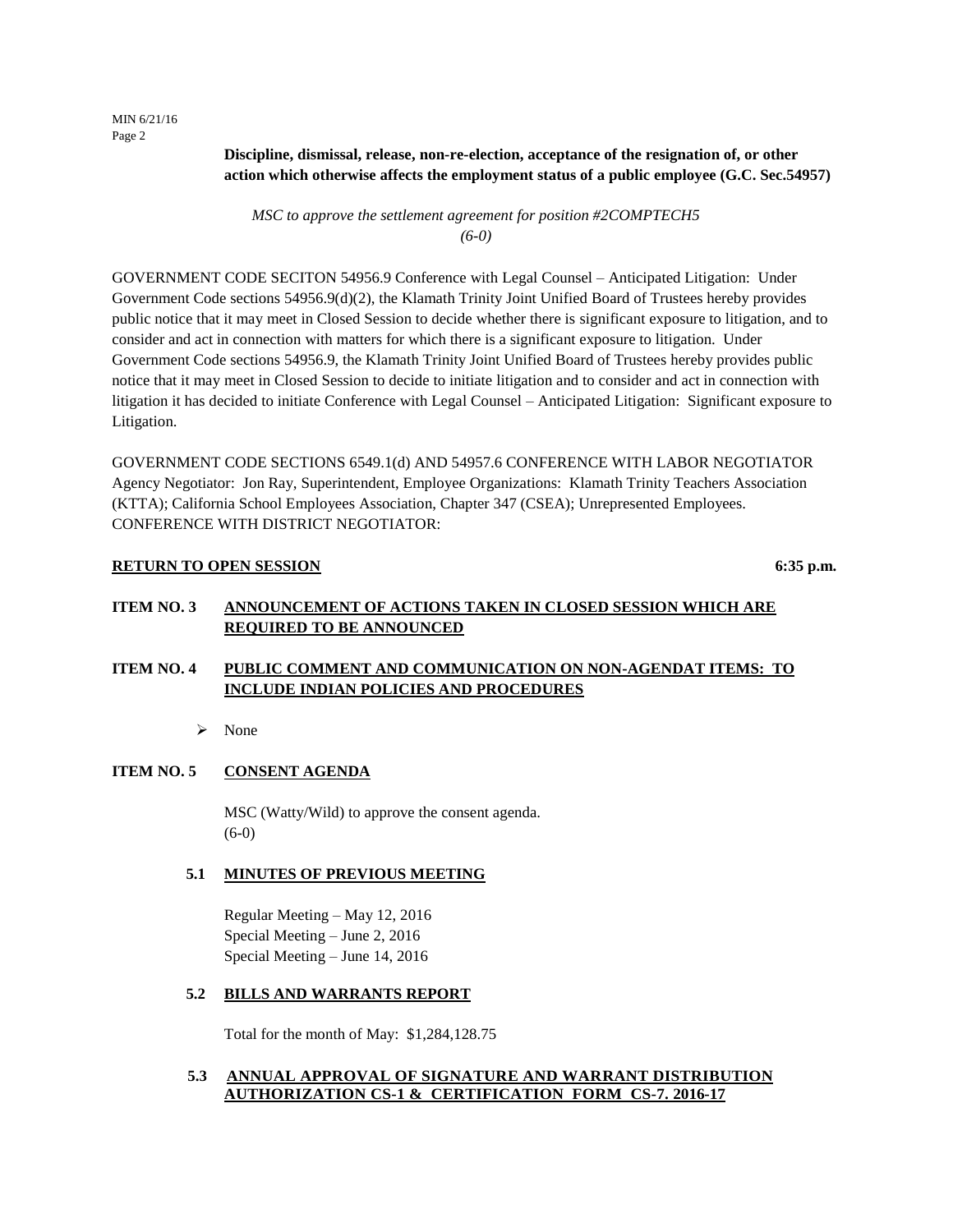#### **SCHOOL YEAR**

Authorization was approved to designate Jon Ray and Carmelita Hostler as authorized signers to sign Commercial Warrants and Payroll Payment orders for the 2016-17 school year.

## **5.4 RESOLUTION #2016-16/TRANSFER TO SPECIAL RESERVE AND RESOLUTION #2016-17/TRANSFER FROM SPECIAL RESERVE**

The Board approved the resolutions which allow the automatic transfer of Special Reserve Funds to the General Fund or General Funds to the Special Reserve Fund by June 30, 2016.

## **5.5 OUT OF STATE TRAVEL**

The Board approved sending four teachers from Hoopa Elementary School to the 2016 National Conference for Kindergarten and First Grade Teachers in Las Vegas, NV on July 18-22, 2016.

## **ITEM NO. 6 DISTRICT REPORTS**

- **6.1** Chief Business Official's Report: Reported the LCAP is completed and in line with the budget for next year and that it is a huge crunch time now for the Business Office trying to close out this year.
- **6.2** Superintendent's Report: Joe Hostler from the Yurok Tribe spoke to the Board about submitting a grant application that will need to be Board approved for submission in August for replacing the old generator at Jack Norton Elementary School.
- **6.3** Board Reports: Annelia Hillman spoke about losing a very special teacher at Orleans Elementary School and commended Mr. Henderson and the staff for the memorial that was hosted at the school last week. She reported it was a good healing process. Shared with the Board that she has some information from CSBA about how to strengthen the LCAP template.
- **6.4** Employee Group Reports: None
- **6.5** Indian Education Director's Report: Margo Robbins reported there were six recipients of the District scholarship. Margo would like to see more books and magazines for students to read.
- **6.6** Special Education Director's Report: None

#### **DISCUSSION ITEMS**

## **ITEM NO. 7 ITEMS FOR BOARD ACTION**

#### **7.1 PUBLIC HEARING-LOCAL CONTROL ACCOUNTABILITY PLAN /LCAP\**

Opening of public hearing: 7:15 Comment period Closing of public hearing: 8:03

## **7.2 EDUCATION PROTECTION ACCOUNT RESOLUTION # 2016-05**

MSC (Watty/Wild) approved the resolution verifying how the moneys received from the EPA are spent. (6-0)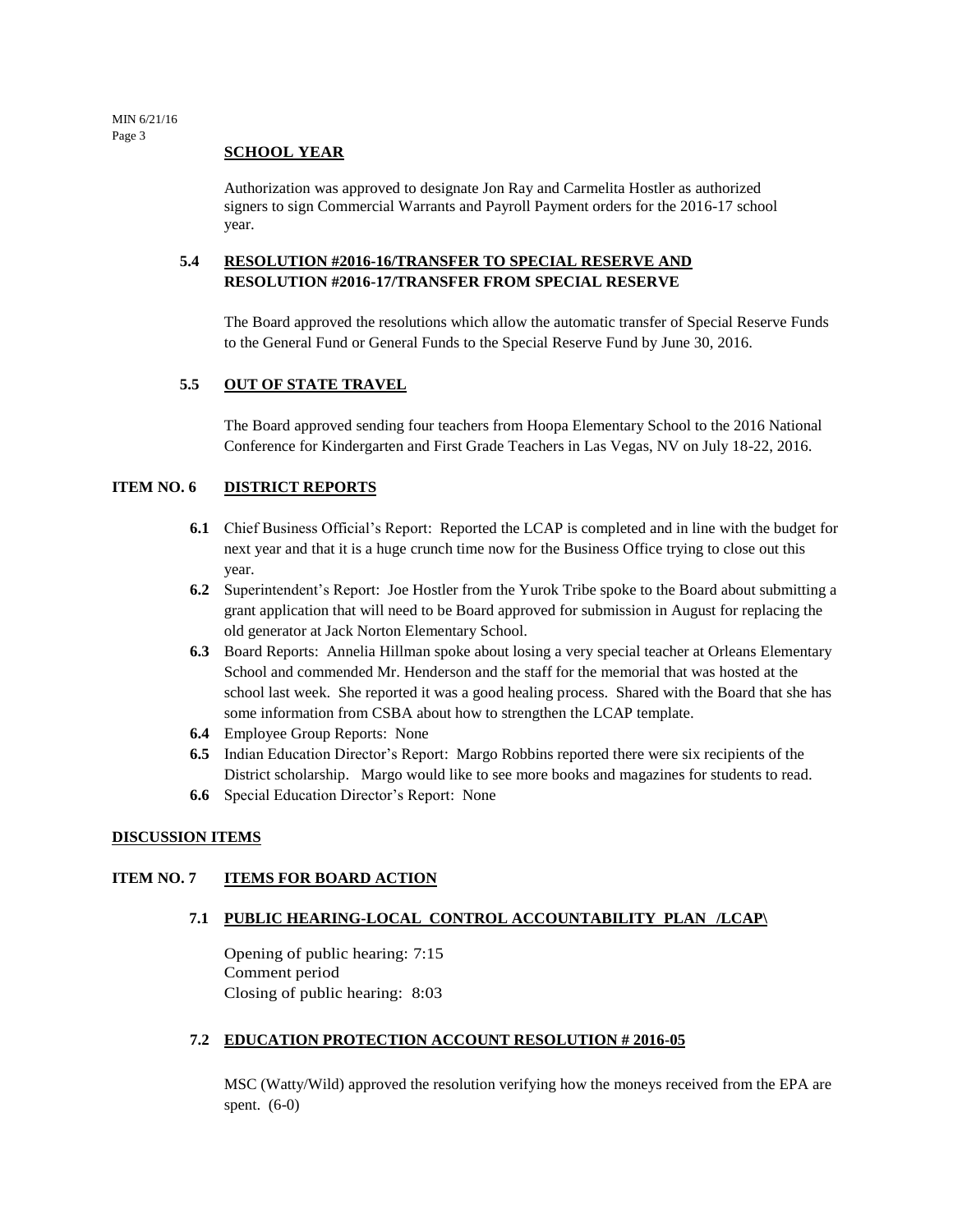MIN 6/21/16 Page 4

# **7.3 CONSOLIDATED APPLICATION FOR FUNDING CATEGORICAL AID PROGRAMS (PART 1)**

MSC (George/Watty) to authorize the Superintendent to submit the Consolidated Application. (6-0)

# **7.4 ARCHITECTURAL SERVICES FOR THE 2016 PROJECTS ADDITIONAL SERVICES AGREEMENT NO. 1-ADDITIONAL CIVIL ENGINEERING SERVICES-HOOPA HIGH & HOOPA ELEMENTARY ENTRY REALIGNMENT BCA PROJECT NUMBER 16007 199.01**

MSC (Wild/Watty) to approve the amendment in the amount of \$14,950.00. (6-0)

# **7.5 SHN CONSULTING ENGINEERS & GEOLOGISTS, INC. STATEMENT OF QUALIFICATIONS AND FEES FOR DSA LEVEL III PROJECT INSPECTOR SERVICES**

MSC (Hillman/Wild) to approve the estimated costs of \$100,000 for DSA Level III project inspector services. (6-0)

# **7.6 CONTRACT WITH MCCUEN CONSTRUCTION, INC./ALTERATIONS TO EXISTING MULTIPURPOSE BUILDING INCREMENT #1-TRINITY VALLEY ELEMENTARY SCHOOL PHASE II MOLD REHABILITATION PROJECT**

MSC (Risling/Wild) to approve the contract in the amount of \$2,161,225.00. (6-0)

## **7.7 INVOICES FROM TRINITY VALLEY CONSULTING ENGINEERS, INC.**

MSC (Watty/Eichelberger) to approve two invoices totaling \$5,000.00 for site visits, surface samples, draft structural sections report, and review and revisions for Trinity Valley, Hoopa High and Hoopa Elementary Schools. (6-0)

## **7.8 PROPOSALS FROM AMERIGAS PROPANE-HOOPA HIGH SCHOOL AND HOOPA ELEMENTARY SCHOOL**

MSC (George/Hillman) to approve the proposals for propane tanks in the amounts of \$27,000.00 for each school.

(6-0)

## **ITEM NO. 8 NON ACTION/INFORMATION ITEMS**